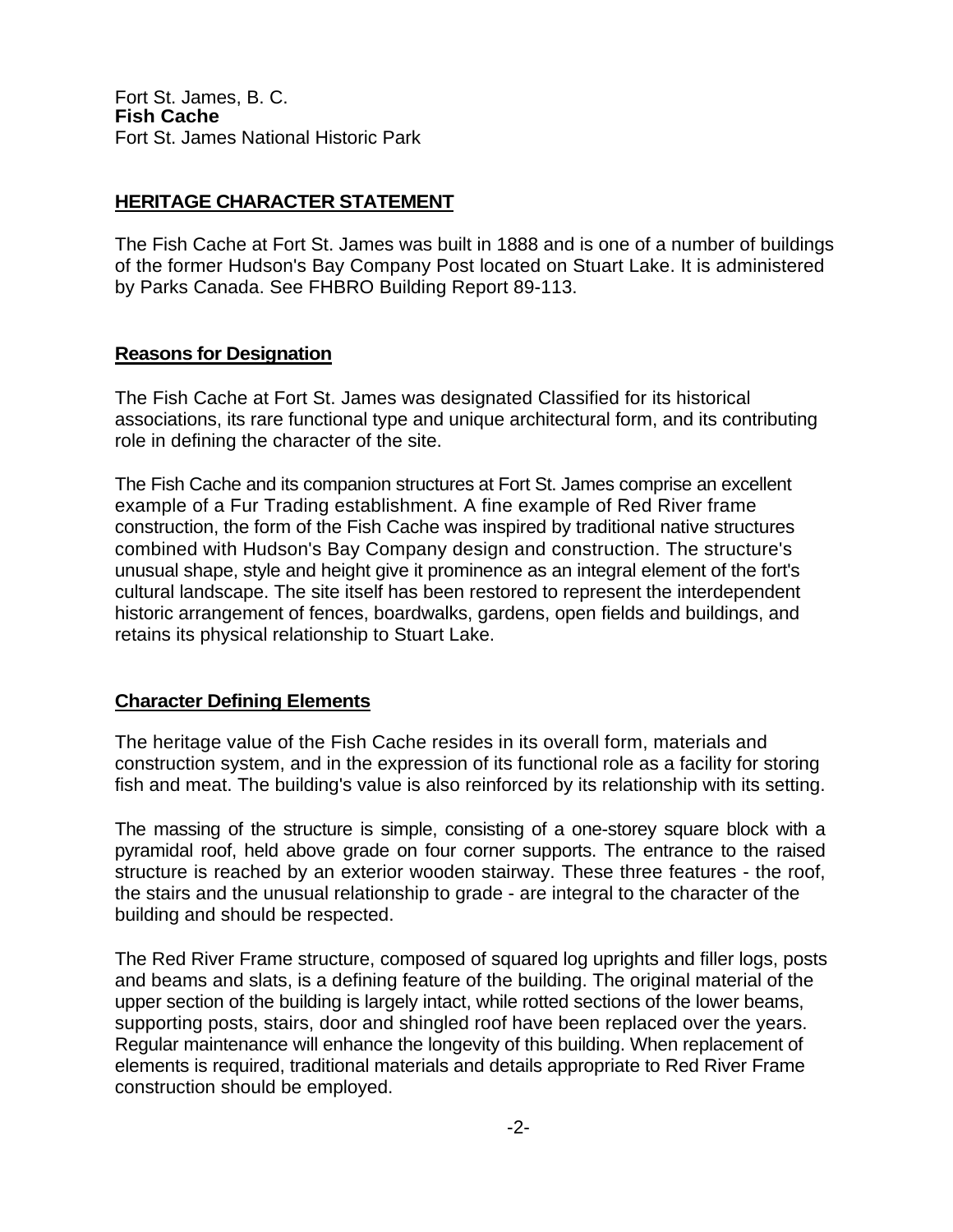$\ldots/2$